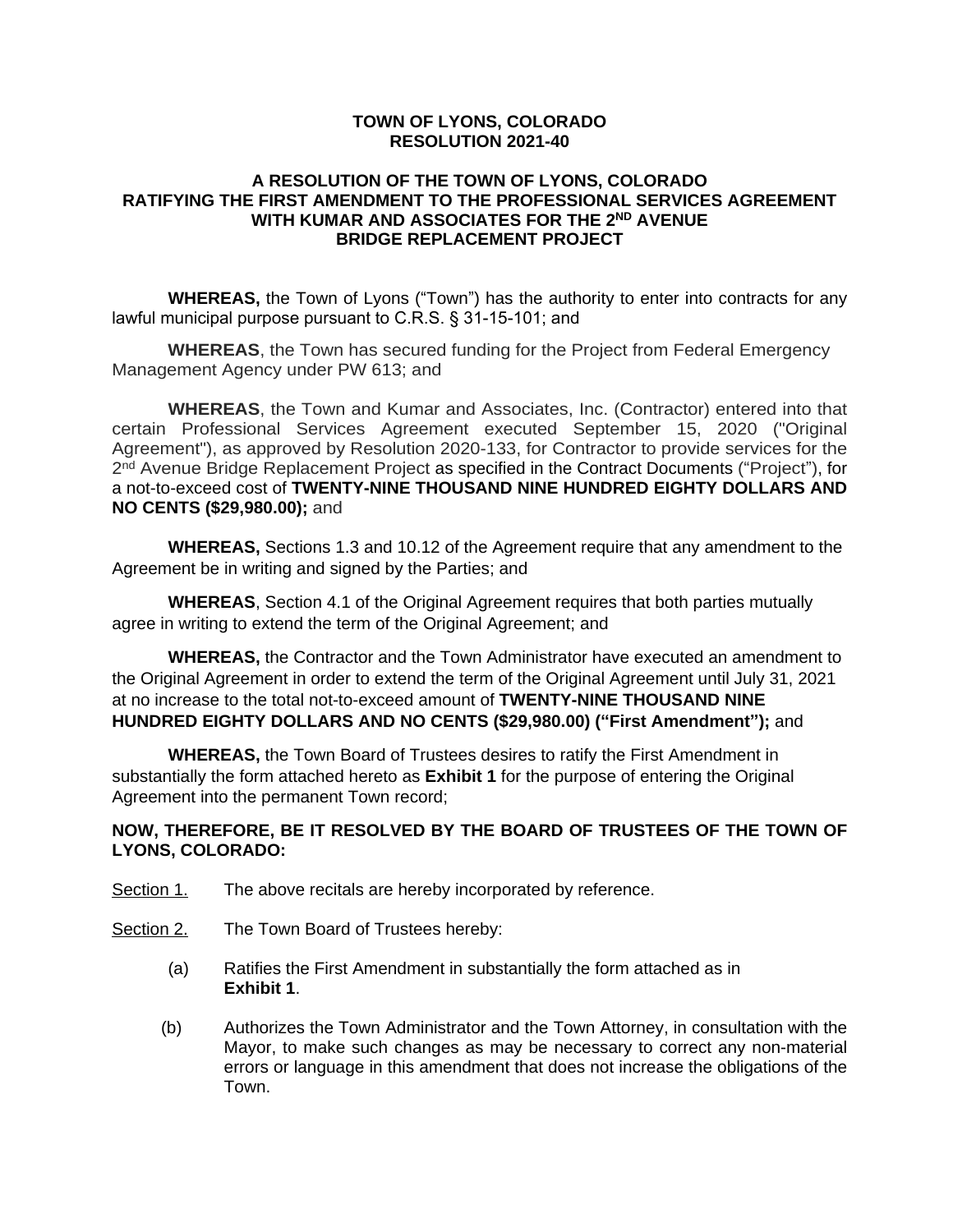Section 3. This Resolution shall take effect immediately upon adoption.

## **ADOPTED THIS 19th DAY OF APRIL 2021**

TOWN OF LYONS

 $By:$ Nicholas Angelo, Mayor

ATTEST:

\_\_\_\_\_\_\_\_\_\_\_\_\_\_\_\_\_\_\_\_\_\_\_\_\_\_\_\_\_\_\_\_\_\_\_ Dolores M. Vasquez, CMC, Town Clerk